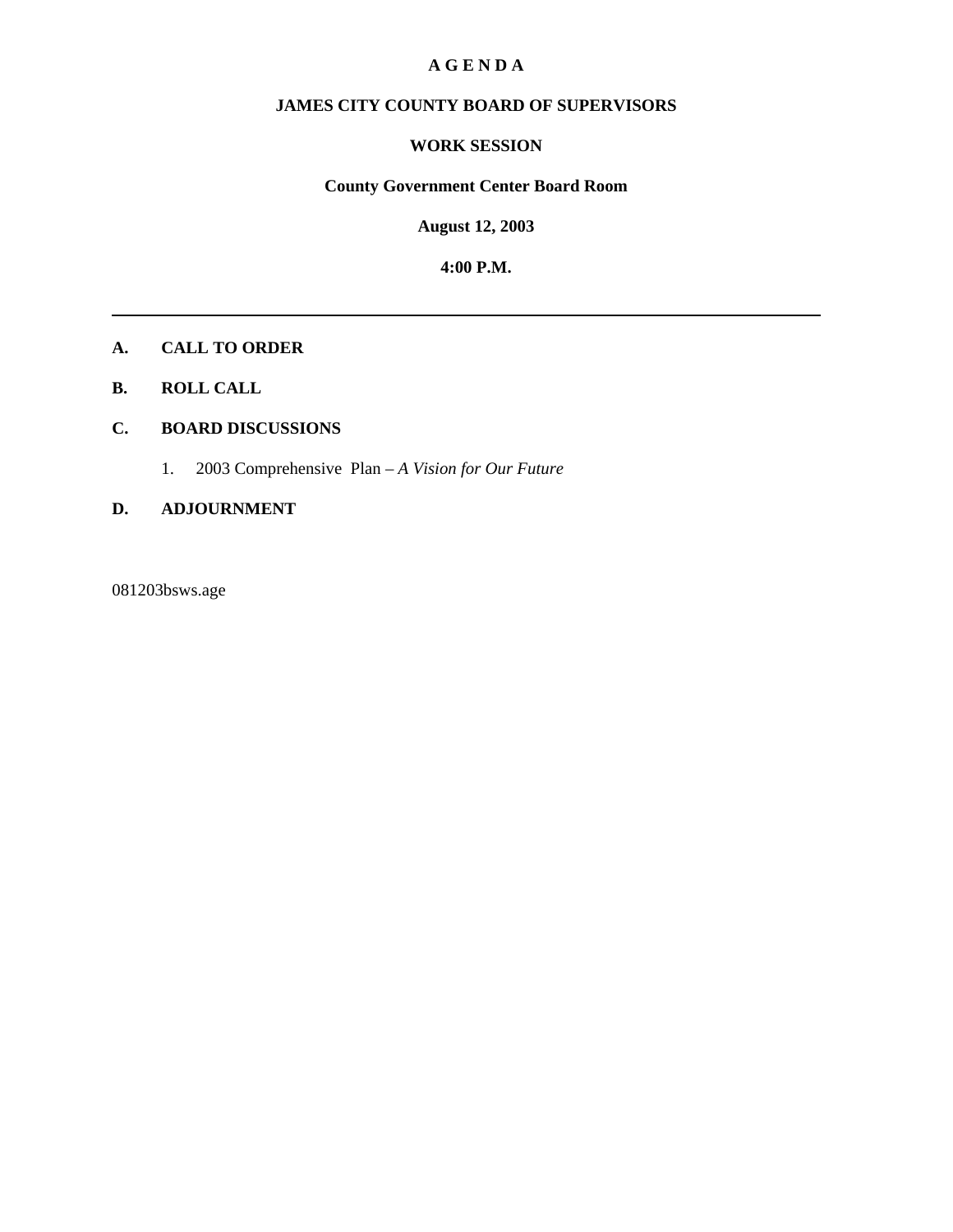#### E-mail from John Horne about Land Use Action 12 referred to in Michael Brown's Question 12

-----Original Message----- **From:** John Horne **Sent:** Monday, July 14, 2003 11:42 AM **To:** Bruce Goodson; Michael Brown **Cc:** Board Only; Marvin Sowers; Don Davis; Frank Morton **Subject:** RE: Interpretation of Action 12, Land Use, Comp Plan Final Draft

The code reads "Thereafter, unless a feature is already shown on the adopted master plan or part thereof......" Master Plan in this case means Comprehensive Plan. If it is shown in the Plan, it is not required to have any further review or approvals. If it is not shown in the Plan, then the Planning Commission must determine whether is is "substantially in accord with the adopted Comprehensive Plan or part thereof." The Commission is not required by code to have a public hearing ,but shall have a public hearing if directed to by the governing body. The decision of the PC is appealable to the BOS, who is not required by code to have a public hearing.

So, in summary, if Treyburn Drive was clearly "shown" in the Comprehensive Plan, I don't believe any further PC or BOS approval would be necessary. If there is no reference at all in the Plan, I think it would be very hard to state that is "substantially in accord" with the Plan.

The language in Action 12 just references the Code and does not require anything more than the above.

-----Original Message----- **From:** Bruce Goodson **Sent:** Monday, July 14, 2003 10:58 AM **To:** John Horne; Michael Brown **Cc:** Board Only; Marvin Sowers; Don Davis; Frank Morton **Subject:** RE: Interpretation of Action 12, Land Use, Comp Plan Final Draft

#### John, as I read it, the language in Action item 12 will require a public hearing process and Board approval before Treyburn Drive could be extended. Is this correct?

#### **Bruce**

-----Original Message----- **From:** John Horne [mailto:jtphorne@james-city.va.us] **Sent:** Friday, July 11, 2003 2:54 PM **To:** Michael Brown **Cc:** Board Only; Marvin Sowers; Don Davis; Frank Morton **Subject:** RE: Interpretation of Action 12, Land Use, Comp Plan Final Draft

I will explain this at the worksession also, but here is a summary.

State law has several sections that authorize local government review and approval of *private* land use activities as to their conformance to the Comprehensive Plan. These provisions are contained in the general authorization for zoning and subdivision approval. 15.2-2232 is the code section that authorizes, actually requires, local government approval of *public* facilities as to their conformance to the Plan. New public roads, buildings, parks etc. must be found to be in conformance with the Plan. Public Service Corporations, such as Dominion Virginia Power, must also have their new major facilities reviewed for conformance.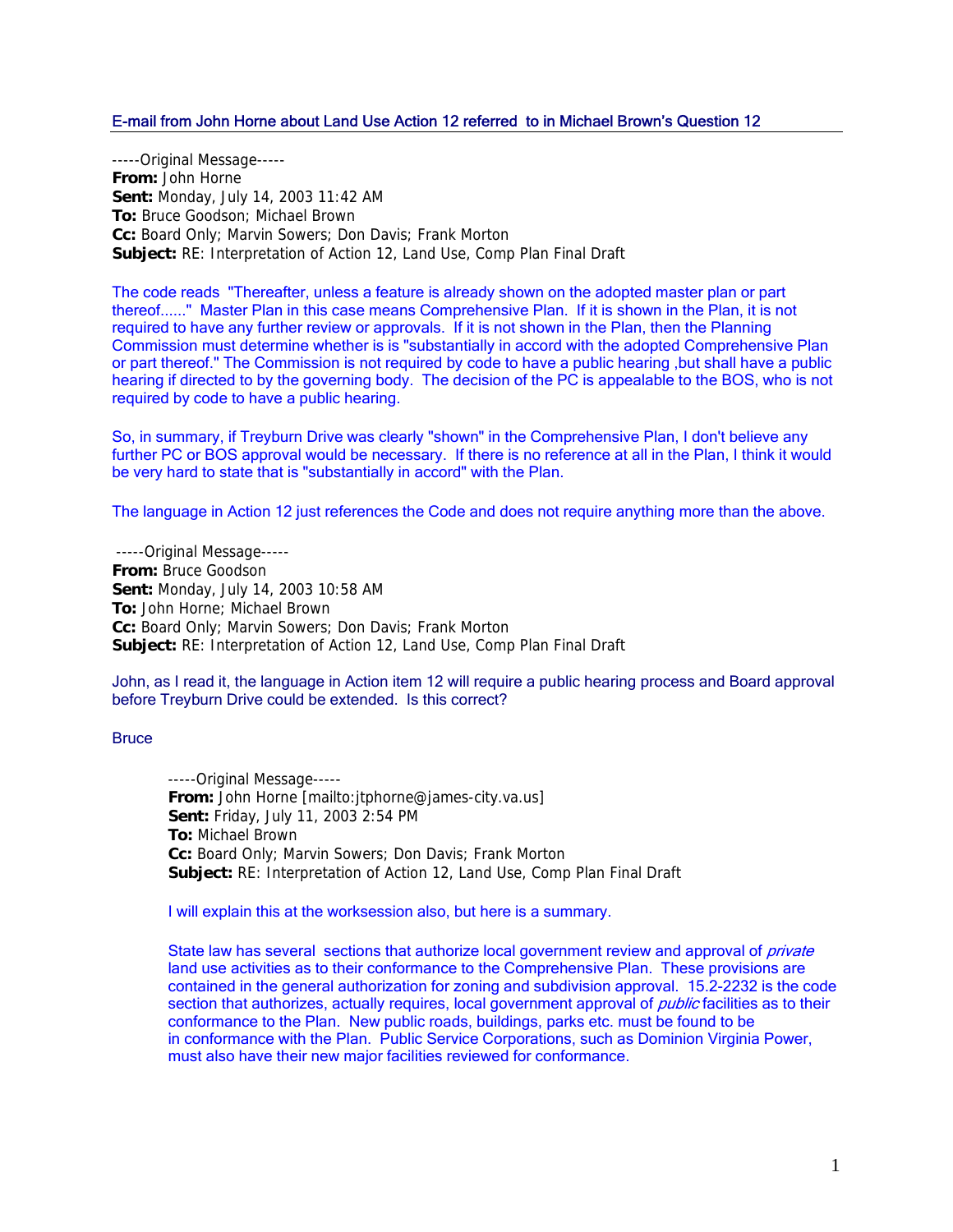There is one very pertinent example being discussed in this Plan. Treyburn Drive, if not found to be in conformance with the Comprehensive Plan, can not be built. We may address it as part of the new Comprehensive Plan because the timing of the request matches our schedule. If, however, the road was proposed between Comp Plan cycles, this is the Code section that gives the County the authority to determine if the road does or does not conform to our Comprehensive Plan. If it is deems not to be in conformance, it can not be built.

We have made this type of finding on new County owned facilities, such as parks and schools in the past.

As to why it is proposed in the Plan. Very similar language is in the existing Plan on page 94, referencing the previous code section number. The purpose is to be clear in our communication with the Comprehensive Plan so our citizens know that public facilities are also supposed to conform to the Plan.

I hope this helps. -----Original Message----- **From:** Michael Brown **Sent:** Friday, July 11, 2003 11:00 AM **To:** John Horne **Cc:** Board Only **Subject:** Interpretation of Action 12, Land Use, Comp Plan Final Draft

John,

I don't think we ever did get an interpretation of why Action 12 in the Land Use chapter found its way into the Comp Plan. At the time I brought it up in Steering Committee, no one seemed to really know what the cited Virginia Code said or meant. So, when we meet in the next Work Session to talk more about the final Comp Plan draft, I would appreciate it if you could illuminate us on the provisions of Section 15.2-2232, Legal Status of Plan, of the Code of Virginia, why it is necessary to cite it directly in the Comp Plan, what it really means, and exactly what the ramifications of the cite are for the Comp Plan.

#### *Michael J. Brown*

Supervisor, Powhatan District James City County (757) 565-4414 Fax: (757) 565-3554 Email: mbrown@james-city.va.us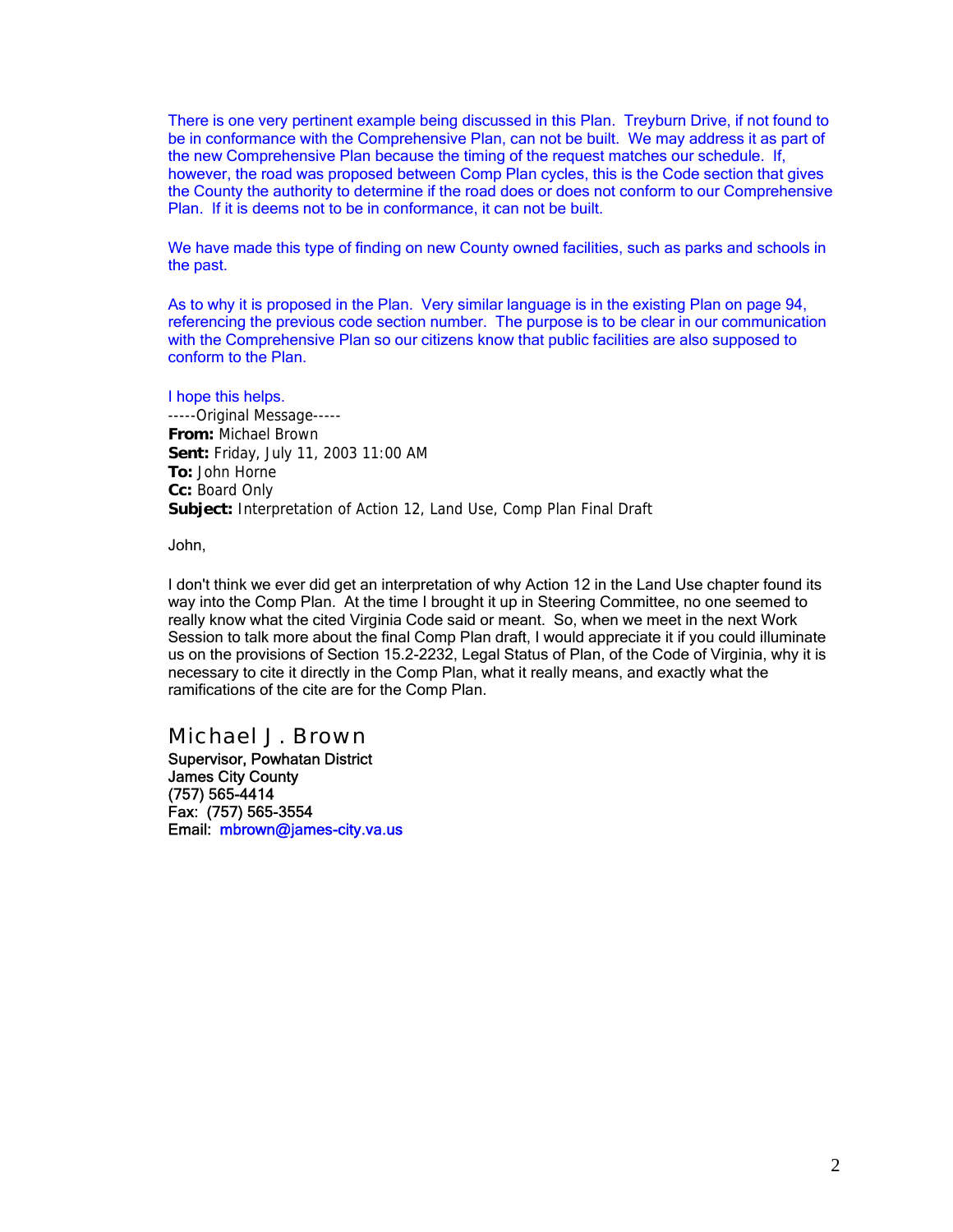$\begin{array}{l} B \ \mathbb{R} \ \mathbb{O} \ \mathbb{O} \ \mathbb{K} \ \mathbb{D} \ \mathbb{A} \ \mathbb{L} \ \mathbb{E} \end{array}$ CHAMBREL. NI WILLIAMS RURE.

August 1, 2003

Mr. O. Marvin Sowers 101-1: Mounts Bay Road, P.O. Box 8784 Williamsburg, VA 23187-8784

Dear Mr. Sowers,

Thank you for the letter regarding the revision of the Comprehensive Plan 2003 concerning the Trevhum Dr. Extension. I want to thank you and the Board of Supervisors for your diligent efforts to protect Chambrel at Williamsburg interests and tranquility that our residents enjoy here every day.

I have mot with the Treyburn Extension Committee, which contasts of several Chambrel residents, a Chambrel cabinet member and myself. We would like to recommend that the following items be added or expanded on in the verbiage of the Comprehensive Plan.

- In addition to "landcaping baffering", we would like it to note that this needs to be an aesthetically plessing sound/sight barrier such as but not limited to earth embankment with landscaping.
- · Consideration of an impulse light on Treyburn Dr. for safe entrance and exit to and from the Chambrel community.
- · Location of the road should be the maximum distance possible from the Chambrel Community, this would be Alternate B on the City of Williamsburg plan.
- "Management of the aventruction activity" to include limiting construction vehicles during construction phase and at completion of the High Street Complex that delivery trucks are diverted from the Monticello and Treyburn entrance.
- It should be noted all costs of the listed conditions will be at the expense of the City of Williamsburg.

Again, I would like to thank you for protecting the interests of Chambrel at Williamsburg and the residents who reside here. We will be present during the public hearing on August 12, 2003.

Sincerely,

Monial R. W

Sue Monisk R.N. Executive Director

CC: Jack Tuttle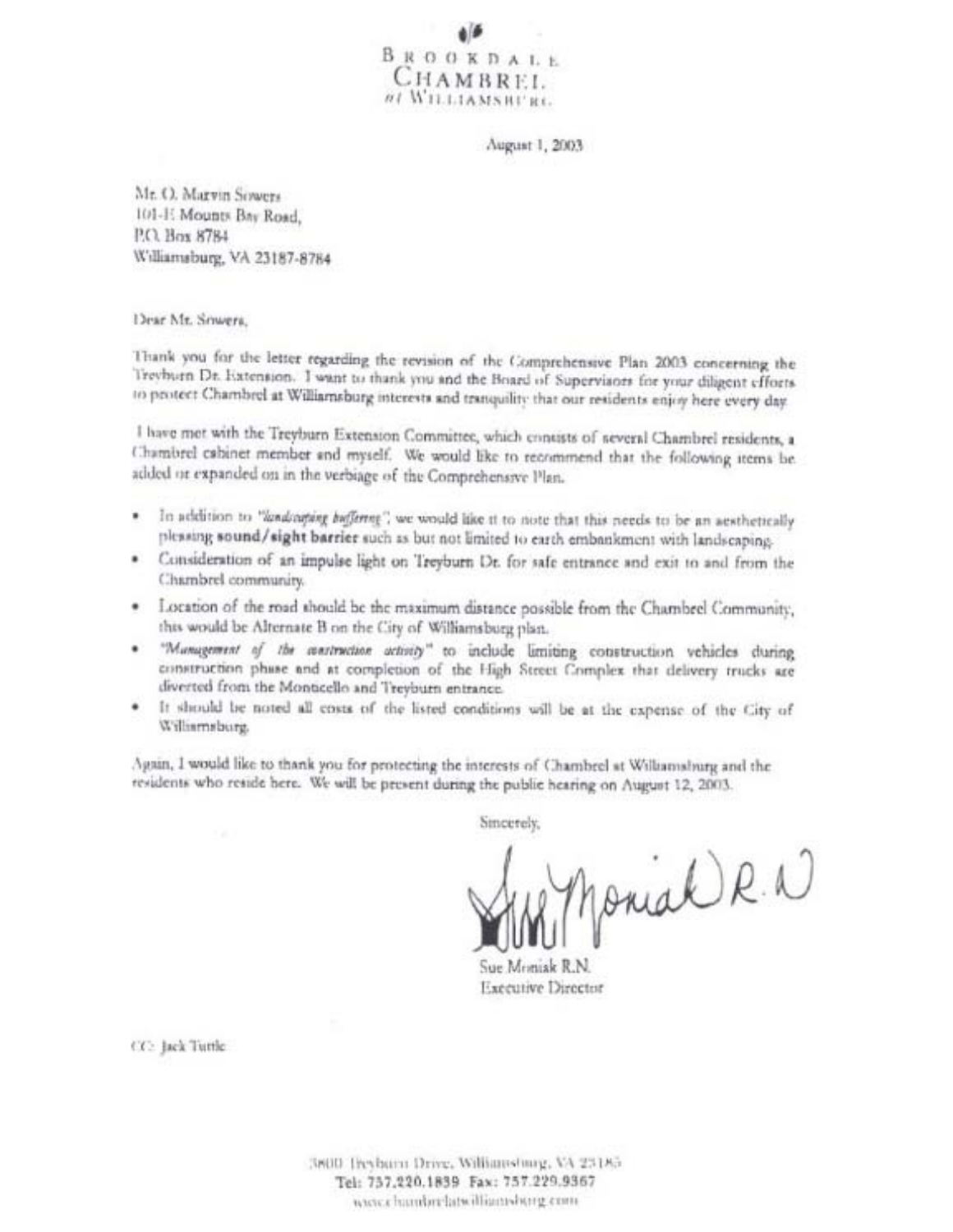

# Development Management

101-E MOUNTS BAT ROAD, P.O. BOX 8784, WILLIAMSHUHG, VERGENIA 23187-8784  $(757)$  253-6671 Fax: (757) 253-6850 E-MAIL: devtman@james-city,va.us

**Come COMPLINNEE**  $(757)$  253-6626 codecomp@james-city.va.us

**ENVIRONMENTAL DIVISION**  $(757)$  255-6670 environ@james-city.va.us **PLANNING** 0571 253-6685 planning@james-city.va.us

**COUNTY ENGINEER** (757) 253-6678 **INTEGRATED PIST MANAGEMENT**  $(757)$  253-2620

August 5, 2003

Ms. Sue Moniak 3800 Treyburn Drive Williamsburg, VA 23185

#### RE: **Treyburn Drive Extension**

#### Dear Ms. Moniak:

As you know the draft 2003 Comprehensive Plan was revised at the request of the Board of Supervisors since its Planning Commission approval to include language regarding the extension of Treyburn Drive. The italicized text has been added based on your comments to Marvin Sowers dated August 1, 2003:

The Treyburn Drive Extension from Monticello Avenue to Ironbound Road is planned as a two lane collector street with center turn lanes, shoulder bike lanes, sidewalks, street lighting, and street trees. The Treyburn Drive Extension project is to be constructed without any cost to James City County. The City of Williamsburg must insure that the interests of county residents, especially the Chambrel community, are fully protected through such measures as landscape buffering, earthen berms, neighborhood sensitive road and driveway relocations, warranted signal improvements, entrance relocation, posting of low speed limits, management of construction activity, and limitations on truck and equipment access between Monticello Avenue and the Chambrel entrance. The City must also insure that the needed improvements to the intersection of Ironbound Road and Monticello Avenue are constructed concurrent with, or in advance of, construction of the Treyburn Drive Extension. County approval of development plans for the Treyburn Drive Extension will be tied to timely progress on construction of the intersection and protection of the interests of the Chambrel community.

The James City County Board of Supervisors will hold a public hearing on the draft 2003 Comprehensive Plan on Tuesday, August 12, 2003, at 7:00 p.m., in the County Government Center Board Room, 101-C Mounts Bay Road, James City County. You are invited to attend this hearing and speak on the proposed language or other matters regarding the draft Comprehensive Plan.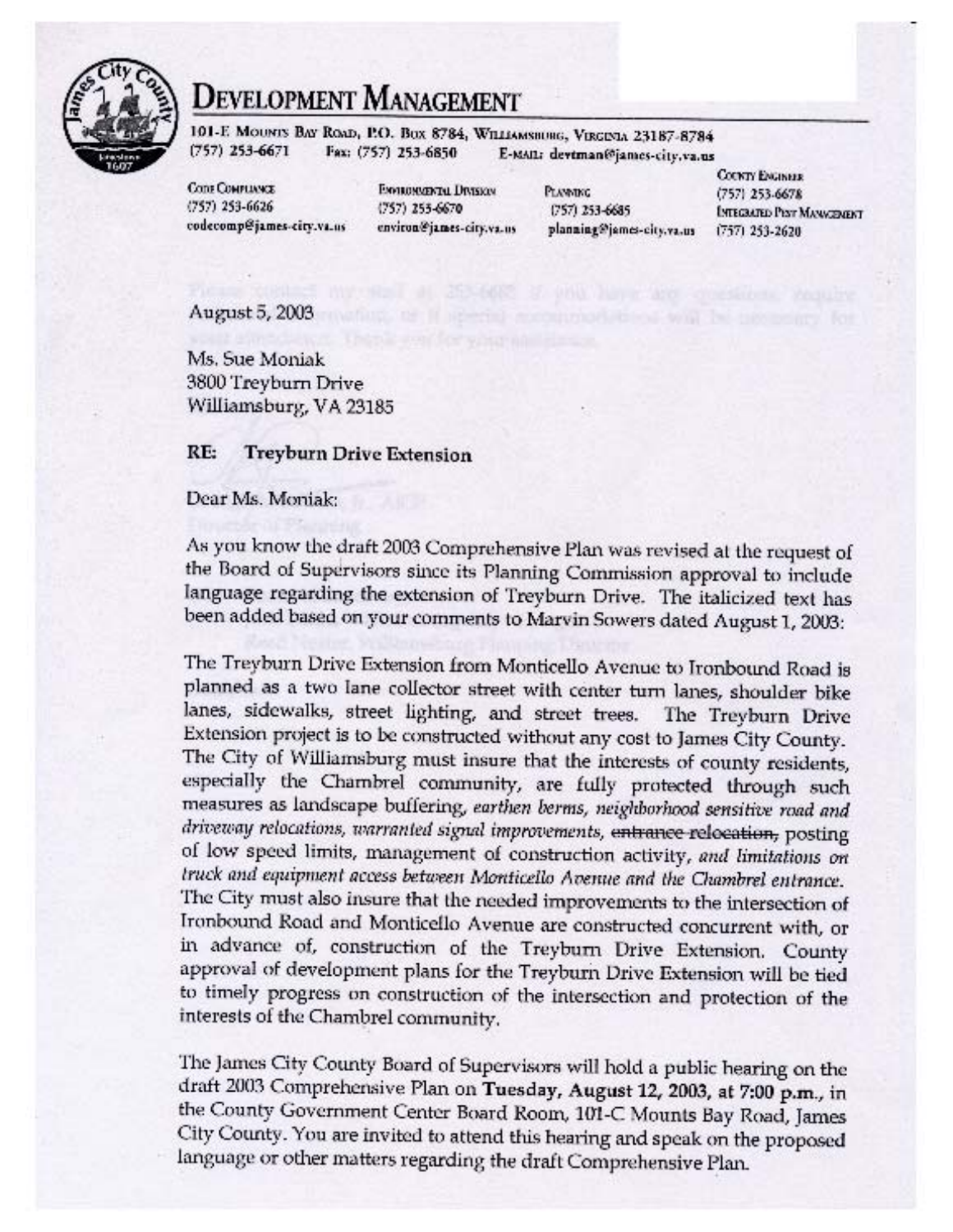Please contact my staff at 253-6685 if you have any questions, require additional information, or if special accommodations will be necessary for your attendance. Thank you for your assistance.

The flexioning love that

Sincerely,

O. Maryin Sewers, Jr., AICP Director of Planning

**Board of Supervisors**  $CC:$ Jack Tuttle, Williamsburg City Manager Reed Nester, Williamsburg Planning Director

stags at his scare, Reflective aware what was

or low-termed going, componished in remains that at

one such a

OMS/mda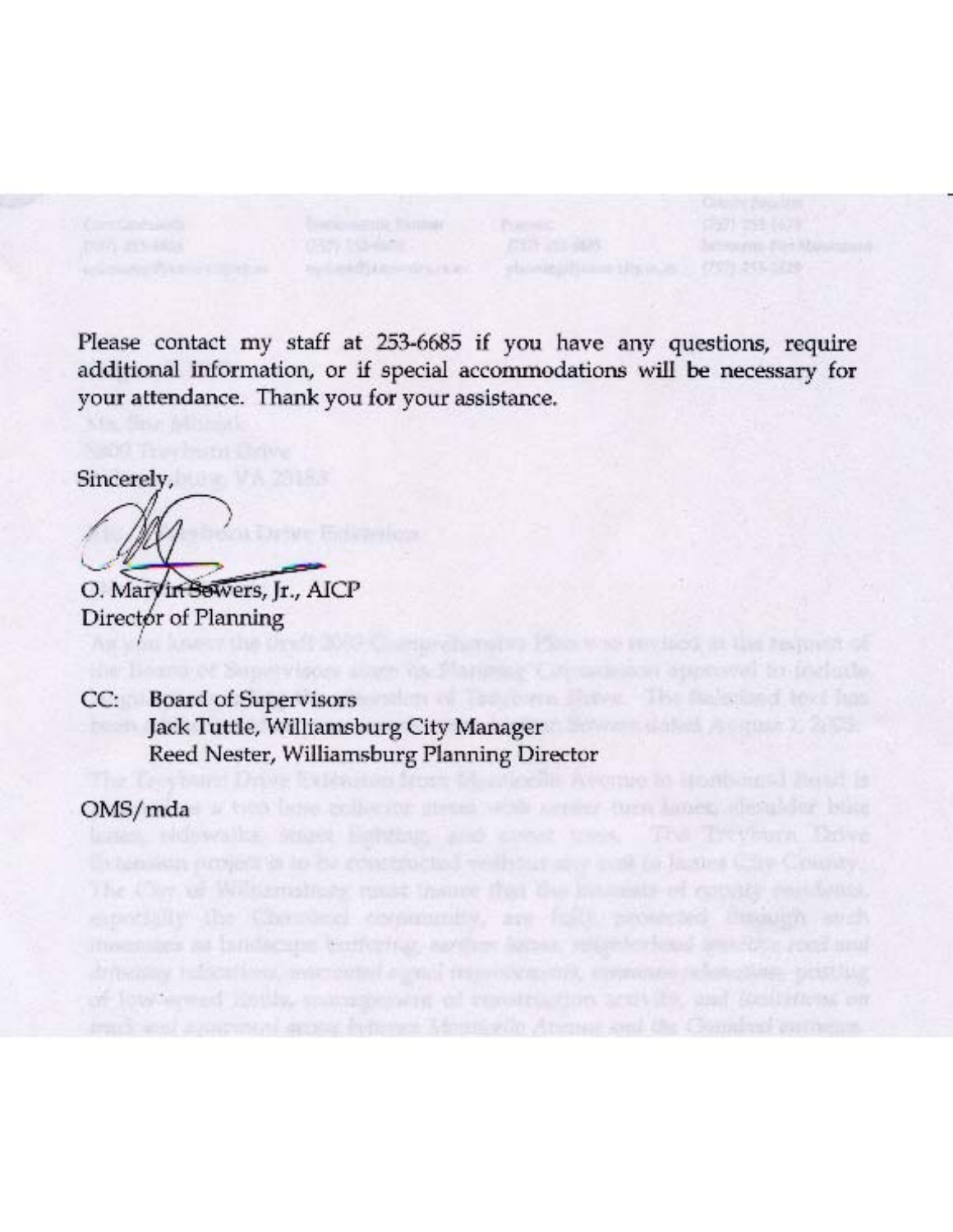

#### Copy of the August 7, 2003 Planning Division e-mail to the Board of Supervisors and Planning Commission Members Regarding the August  $12<sup>th</sup>$  BOS work session and meeting to adopt Vision for Our Future 2003 Comprehensive Plan.

In preparation for the August  $12<sup>th</sup>$  Board of Supervisors work session on the 2003 Comprehensive Plan, Michael Brown e-mailed John Horne on July 31<sup>st</sup> twenty questions/comments on the Land Use Section. On August  $4<sup>th</sup>$ , Bruce Goodson emailed one additional comment about an Economic Development action. Additional comments were also received from Ms. Sue Moniak, Executive Director of Chambrel in a letter dated August 1, 2003. Staff has addressed these comments in several manners:

- 1. Attached is a word document containing Mr. Brown's and Mr. Goodson's concerns and how staff addressed each comment. Staff either provided the requested explanation, proposed additional language for Board consideration on August  $12<sup>th</sup>$  or, if the proposed change was minor in scope, added the change to the revised errata sheet in the August 12<sup>th</sup> Board of Supervisors Meeting Packet that has been distributed under separate cover to you today. Therefore as you review the August 12<sup>th</sup> Board of Supervisors packet, in order to track all changes made, you will need to refer in conjunction to the Draft 2003 Comprehensive Plan as approved by the Steering Committee on May 28, 2003, the revised errata sheet in the August  $12<sup>th</sup>$ Board Packet and the attached document containing staff's responses to Mr. Brown & Mr. Goodson's emails.
- 2. Regarding Treyburn Drive, Marvin Sowers sent a letter on August  $5<sup>th</sup>$  to Ms. Sue Moniak of Chambrel, containing revisions to the Treyburn Drive Extension language in the draft Comprehensive Plan, based on the comments in her August  $1<sup>st</sup>$  letter to Mr. Sowers. Both of those letters are attached for your reference. The Board may wish consider substituting the language in this letter in place of the language in the Errata Sheet on page 6, Item #21.
- 3. Note that attached to the errata sheet in the Board of Supervisors Packet is an email received by Staff from Brad Belo of the Chesapeake Bay Local Assistance Department, regarding Environment Action #19 on Page 6. In his email, Mr. Belo states that the changes proposed by the Board at the July 22<sup>nd</sup> Work session was unsatisfactory. Therefore, to ensure the 2003 Comprehensive Plan complies with the Chesapeake Bay Preservation Act, staff has amended Action 19 in the errata sheet per Mr. Belo's email.

If you have any questions or problems opening the attached material please contact staff, otherwise we will see you on Tuesday, August  $12<sup>th</sup>$  at the work session.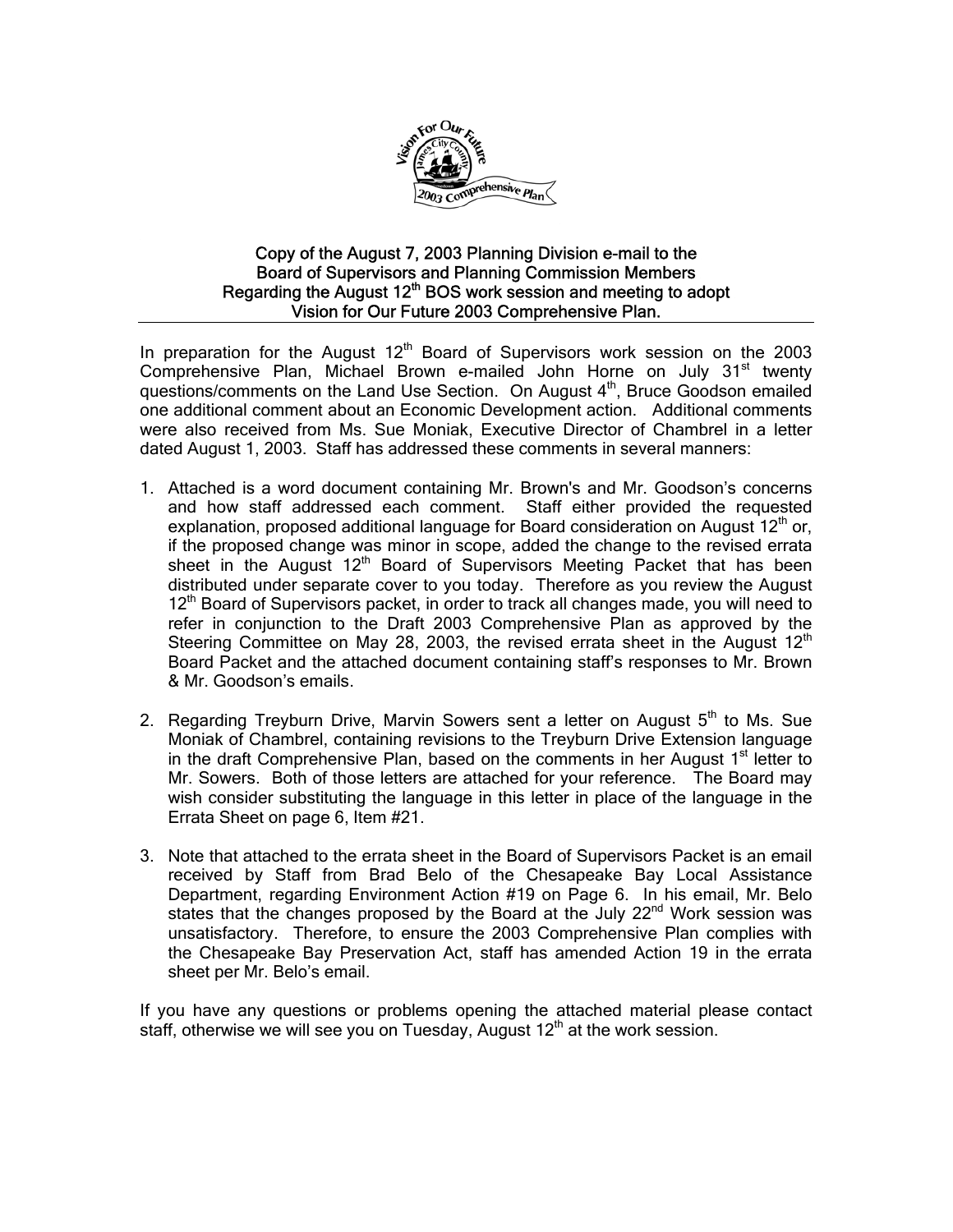

## **2003 Comprehensive Plan August 12, 2003 Board of Supervisors Work Session**

### **Staff Comments** *in Italics* **in Response to:**

- A. Michael Brown's July 31st e-mail.
- B. Bruce Goodson's August 4th e-mail.

*August 6, 2003* 

#### **A. Michael Brown's July 31st e-mail**.

1. Pg. 109, New Kent Comprehensive Plan: does 2nd sentence need revising to reflect NK BOS action?

*New Kent County Board of Supervisors was scheduled to adopt "Vision 2020 New Kent County Comprehensive Plan" on August 4th. Please refer to the errata sheet for the appropriate change.* 

2. Pg 116, Rural Lands: the entire last paragraph of this section (top of page) may be in conflict with the discussion of rural clustering on pg 132, so I would appreciate some clarification. *The Rural Lands discussion on pages 115 & 116 primarily addresses the desired quantitative scale of rural land development while the Rural Land Standards on page 132 addresses various techniques that can be used to ensure future developments meet the Rural Land Use Standards. Staff proposes the following language be added to the first full paragraph on page 116 to help provide clarification:* 

*In terms of the desired scale of rural land developments, rural clusters on a small scale which meet the design guidelines of the Rural Lands Development Standards are encouraged while*  concentrations of residential development are strongly discouraged as such subdivisions interrupt rural qualities and significantly increase the demand for urban services and transportation facilities….

3. Pg 116, Low Density Residential: change the 2nd sentence to read "…gross density greater than one unit per acre and up to four units per acre may be considered if it offers particular public benefits to the community." I prefer that such policy matters be stated in positive language rather than negative.

*Please refer to the errata sheet for the appropriate change.*

4. Pg 117, Neighborhood Commercial: I am not necessarily suggesting change, but in the  $1<sup>st</sup>$ paragraph what is our rationale for limiting NC to "40,000 sq ft" in size? *The 40,000 square foot limit was established during the 1991 Comprehensive Plan update and reflects the approximate size of most existing Neighborhood Commercial development in the County, for*  example the businesses located at the intersection of Longhill Road and Old Town Road. The size is *limited in order to minimize impacts on nearby residential areas and secondary roads, while providing convenient commercial centers to those areas.*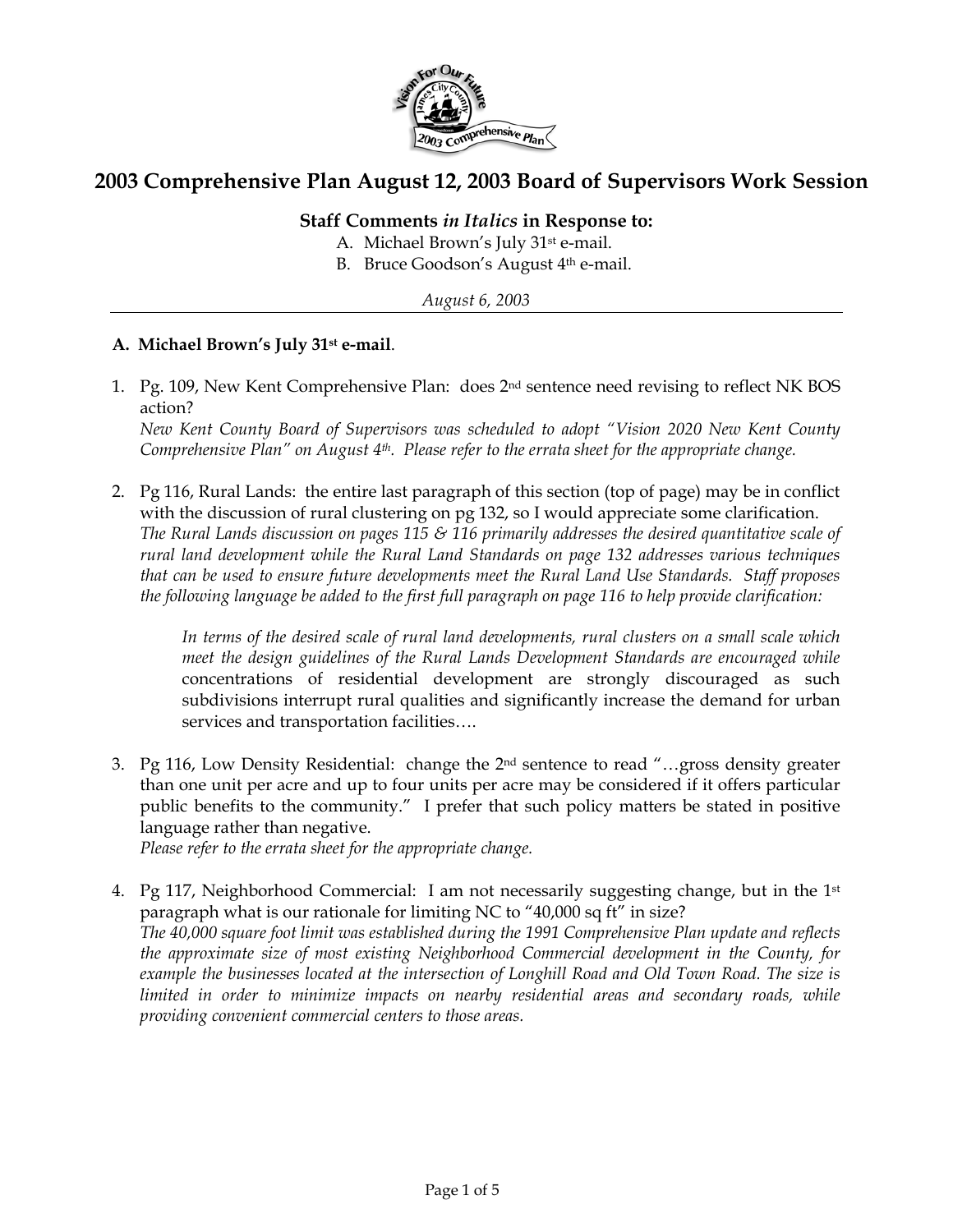5. Pg 118, Neighborhood Commercial (top of page): in the last sentence which gives examples of "unacceptable" uses of NC, I would like to discuss the three examples given (fast food restaurants, 24-hr convenience stores, and gas stations) as to exactly why we believe they are unacceptable for neighborhood commercial.

*The three uses mentioned, fast food restaurants, 24-hour convenience stores and gas stations, all have potentially significant impacts because of the traffic generated, hours of operation, light glare, noise and odors. Staff believes that the negative impacts of these three uses are best mitigated when located in larger more commercially oriented environments than in Neighborhood Commercial Districts. Community reaction to these uses near neighborhoods has also supported this position.* 

- 6. Pg 118, Community Commercial: in the first paragraph, total building area "should be no more than 200,000 square feet" and I would like to know our rationale for that upper limit. I am not necessarily advocating a change; just want to know how we arrived at that number. *The 200,000 square foot limit was established during the 1991 Comprehensive Plan update and reflects the approximate size of Community Commercial development in the County. For example, the proposed Windsor Meade Marketplace has approximately 200,000 square feet of commercial space. It is intended to provide a balance between development potential, traffic capacity and promotion of commercial centers rather than strip commercial in order to maintain adequate community mobility.*
- 7. Pg 120, Stonehouse: the language uses the term "binding master plan" in the 1<sup>st</sup> paragraph - this term is also used in the sections on Norge and Croaker Interchange on pg 122-123, in the sections on Williamsburg Crossing and Jamestown Ferry Approach on pg 124, and elsewhere - what exactly does "binding master plan" mean? At what point in the development approval process does it come into play? Can it be changed by the applicant as the project goes forward? What about multi-phased projects? The IDA specifically asked me to bring up this matter. They believe this particular terminology would have unnecessarily negative connotations to potential industrial, commercial, and mixed use projects being considered for possible location in JCC. The IDA recommends "conceptual master plan" instead of "binding master plan" The IDA believes its recommended wording would require a business to convey its intent for the future development of the balance of a parcel but would not restrict deviations from the plan in the future, provided the development plans ultimately submitted were consistent with the policies, regulations, and ordinances in effect at the time a proposal was made.

*When a special use permit or rezoning is applied for, per the Zoning Ordinance a binding master plan is required as part of the submittal. When a rezoning application is presented to the Planning Commission and Board of Supervisors, there is the expectation by citizens, staff and officials that what has been depicted on the master plan is what will be constructed; therefore there is the public*  expectation that the master plan is binding. Upon approval of the application by the Board of *Supervisors, the master plan becomes binding per the Ordinance. What varies in each rezoning or SUP case is the degree of specificity detailed on the master plan. The level of specificity of a given master plan is influenced by the size, scope, environmental features of the project, the nature and proximity of surrounding land uses, and the reasonable judgment of the Planning Commission and Board of Supervisors.* 

 *In multi-phased projects such as Colonial Heritage, a general master plan for the entire project was reviewed by staff, the Planning Commission and the Board of Supervisors at the time of rezoning that illustrated the general location of commercial and residential areas. In virtually all cases, the master plan is very general, primarily depicting land bays for development, major roads, environmental protection zones, and open space buffers. The developer has substantial flexibility within the land bays and location of internal roads. Then in accordance with the Colonial Heritage proffers, as a land-bay is developed, a more detailed plan is submitted for review by Staff that illustrates specific*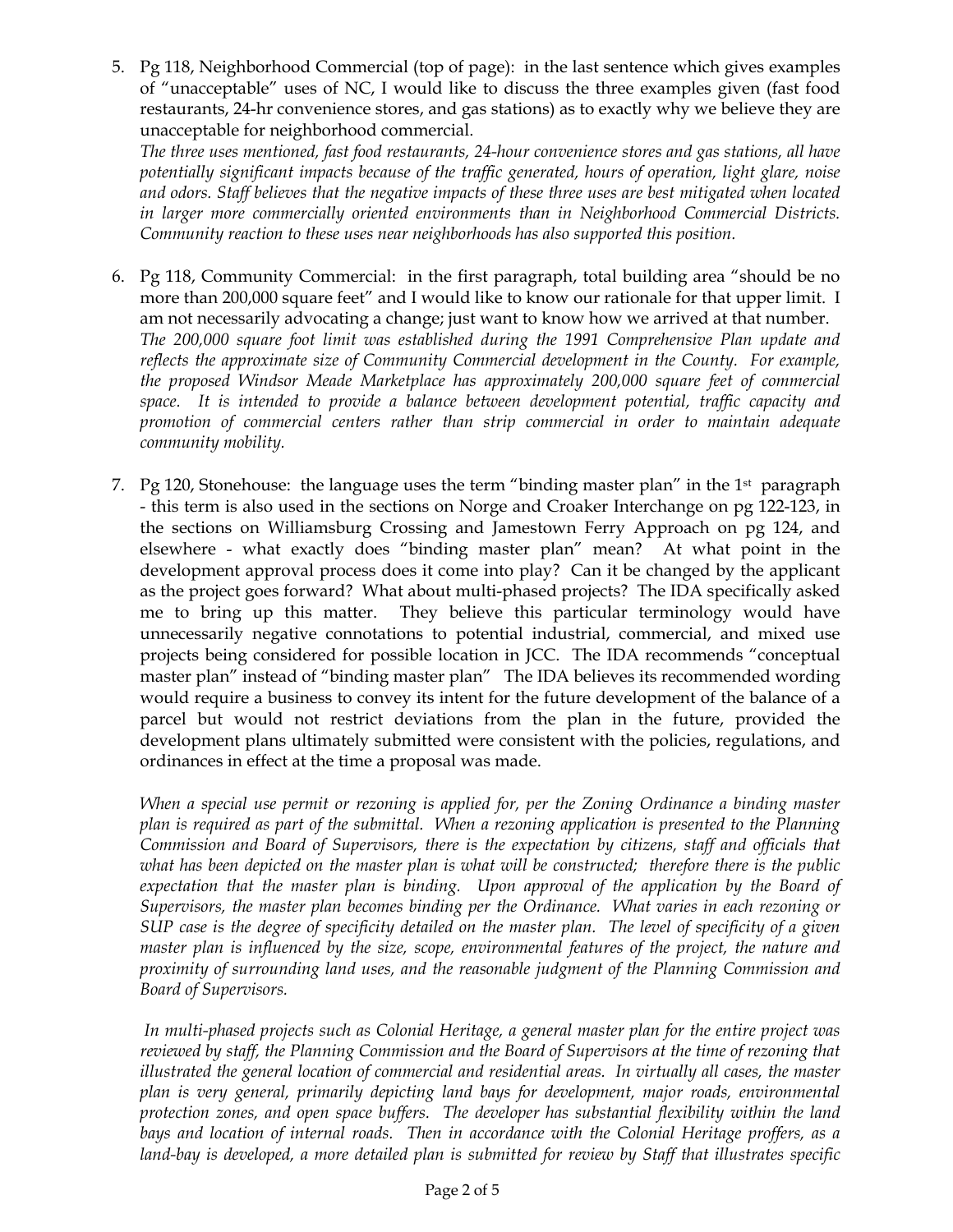*land uses, street design, master stormwater and master water & sewer plans. It is not until a site plan or subdivision plan is submitted for review that detailed engineering plans are reviewed.* 

*Approved master plans can be changed by the applicant as the project develops with minor changes reviewed by the DRC while more substantial changes to the approved master plan require full legislative review by the Planning Commission and Board of Supervisors.* 

- 8. Pg 120, Stonehouse: in the 2<sup>nd</sup> paragraph, 3<sup>rd</sup> sentence, I suggest it be changed to read "...be internally oriented with limited and shared access to Route 30. Development in the Mixed Use area should also emphasize shared access and parking…" The Barhamsville Interchange is one of only two I-64 interchanges in JCC. They will both be important assets in the future and care should be taken in crafting the restrictions on them. Access is always a very important consideration in future investment in such areas, and we should insure both the industrial, commercial and mixed use areas are transportation viable. *Please refer to the errata sheet for the appropriate change.*
- 9. Pg 123, Lightfoot: in the last paragraph change the wording to "…the principal suggested uses could be a mixture of schools, commercial, office, and limited industrial…" This would recognize the most recent actions of the BOS with regard to the north Warhill area. *Please refer to the errata sheet for the appropriate change.*
- 10. Pg 127, Historic & Archaeological Sites: could you explain why the paragraph at the top of the page was included? *This paragraph was added for information purposes to reflect requirements in the James City County Archeological Policy that was adopted by the Board of Supervisors on September 22, 1998.*
- 11. Pg 136, Action 8: change to read "…sites of five acres or more under a conceptual master plan." This is the recommendation of the IDA - see item 7 above for rationale. *See Item #7.*
- 12. Pg 137, Action 12: this action has been discussed several times in an attempt to understand why it was placed in the Comp Plan. The IDA specifically asked me to bring up this action for discussion. They believe this provision would appear to place another layer of review on an already complex and time-consuming process. They believe that prospects will view this action as a further major impediment to timely location decisions. They are calling for a thorough explanation of the purpose of the proposed requirement and a discussion of the manner in which it would be implemented. At this point the IDA recommends against incorporating this language into the Comp Plan.

*Action 12 applies to public facilities and public services, not to private developments. This Action was also in the 1991 & 1997 Comprehensive Plans and is intended to be a policy statement directed toward other local, state and federal agencies that their projects are expected to be consistent with the*  James City County Comprehensive Plan. If this action is deleted from the 2003 Comprehensive *Plan, it is still a requirement of the State Code. Additionally, please refer to the attached e-mail from John Horne dated July 14, 2003.*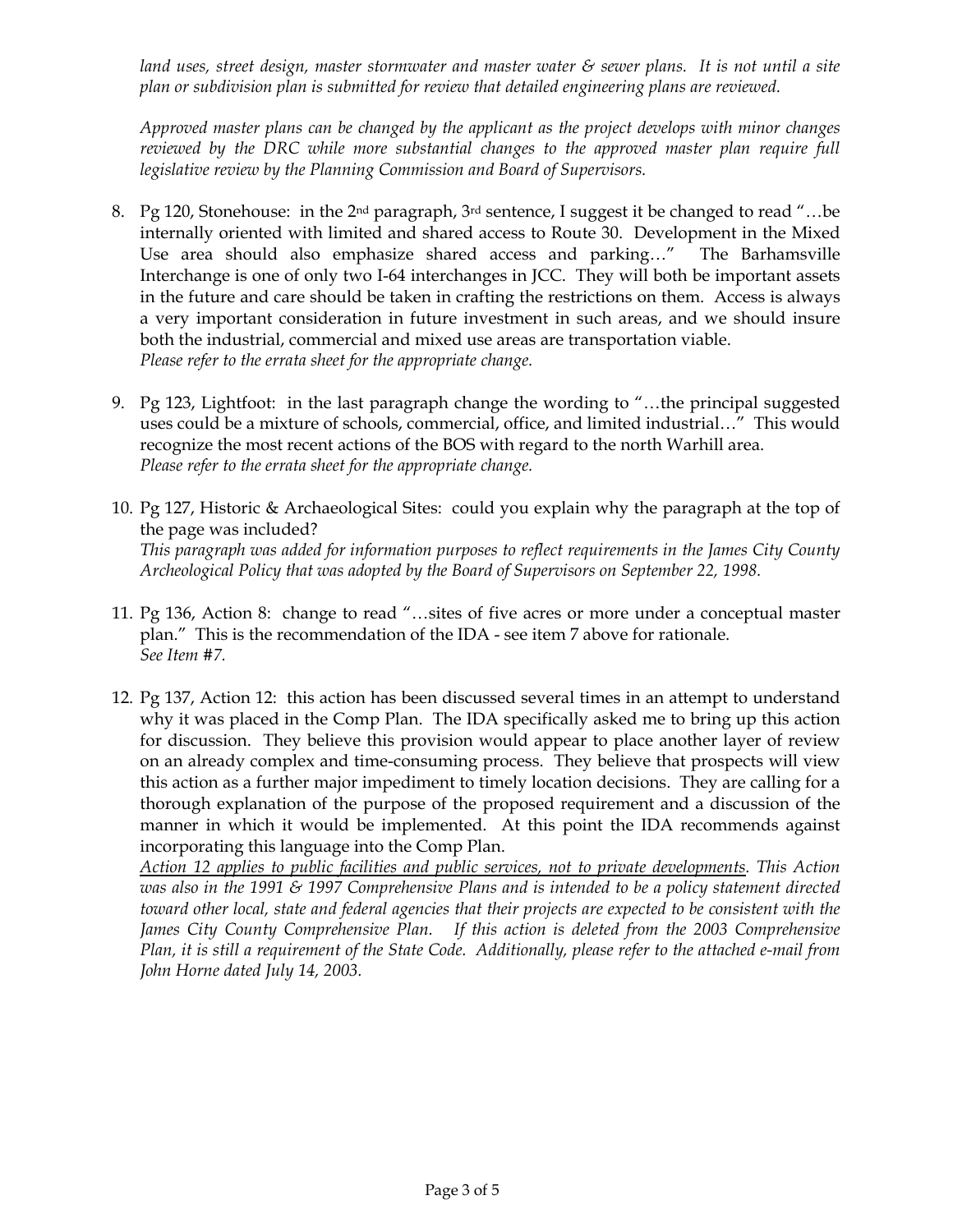13. Pg 137, Action 14: Does this action address all types of developments or is it directed toward residential?

*Action 14 refers to all types of developments requiring a rezoning or special use permit and has been in the Comprehensive Plan since 1991. The Zoning Ordinance was subsequently amended to require the items listed in 14a be provided by rezonings and special use permits applicants. Flexibility is provided in the Ordinance to waive this requirement under certain circumstances. The various means in Action 14 identify development impacts and provide a basis for the Planning Commission and Board of Supervisors to make informed decisions on these applications about public and private expenditures during the review process.*

- 14. Pg 137, Action 14b: The IDA specifically asked me to bring up this action for discussion. They believe this provision is potentially damaging to future economic development efforts by the county OED and IDA. The current rezoning and SUP processes require evaluation and mitigation of many of the items described in this section. The IDA is particularly concerned with any proposal to extend this requirement to commercially and industrially zoned land. In so doing, the IDA believes it is likely that prospects would view the county's inventory of favorably zoned land in the same light that they view un-zoned land in our county and in other jurisdictions in the region. Moreover, they believe JCC's industrially and commercially zoned land would be viewed less favorably than zoned land in other jurisdictions, which would place us at a competitive disadvantage in attracting desirable prospects. The IDA believes if Action 14 is retained, it fundamentally should be directed towards residential development so the continued health and viability of our community is appropriately balanced with the need to increase the non-residential tax base. *See Item #13*.
- 15. Pg 137, Action 14c: delete the word "full" so that it would read "…for proffers tied to the mitigation of impacts of…" The use of the word full connotes a certain inflexibility which does not recognize special situations such as affordable housing development and perhaps others.

*Please refer to the errata sheet for the appropriate change*

16. Pg 137, Action 17: I am very uncomfortable with the placement of this action item in the land use chapter. I am not sure why the JCC Comp Plan should advocate "bolster the urban cores of the Hampton Roads area" whatever that might mean. I am also unsure of the meaning or purpose of 17b. The idea of regionally "guiding growth" in 17d is very nonspecific, open to multiple interpretations, and without definition. Is it proposing to regionally guide all growth? I believe this whole action would best be deleted.

*One of the most commonly expressed comments from citizens during the Comp Plan process was that the County needed to do more and do a better job at managing growth. To this end, citizens were asked at the March Community Conversations which strategies they thought were best suited for managing/absorbing future growth in James City County. Of 13 options (including an "other" category) the most popular strategy was, "Increase efforts with surrounding localities to manage growth regionally." Action 17 reflects this input from citizens and provides specifics on how it can be done.* 

*James City County's population growth is influenced by regional factors. If the urban cores of the region, where infrastructure and services already exist, are not attractive to residents, they will be more likely to make an exodus to suburban and rural areas. Likewise, if the region develops a poor image overall, it will likely affect all localities' efforts to attract to business and industry. Thus, an investment in regional planning bodies such as the Hampton Roads Planning District Commission and in regional projects is very important to ensuring that regional assets such as the transportation network, the waterways, and living and business conditions remain viable. As for specific examples, "supporting efforts to bolster the urban cores" might mean balancing the region's transportation*